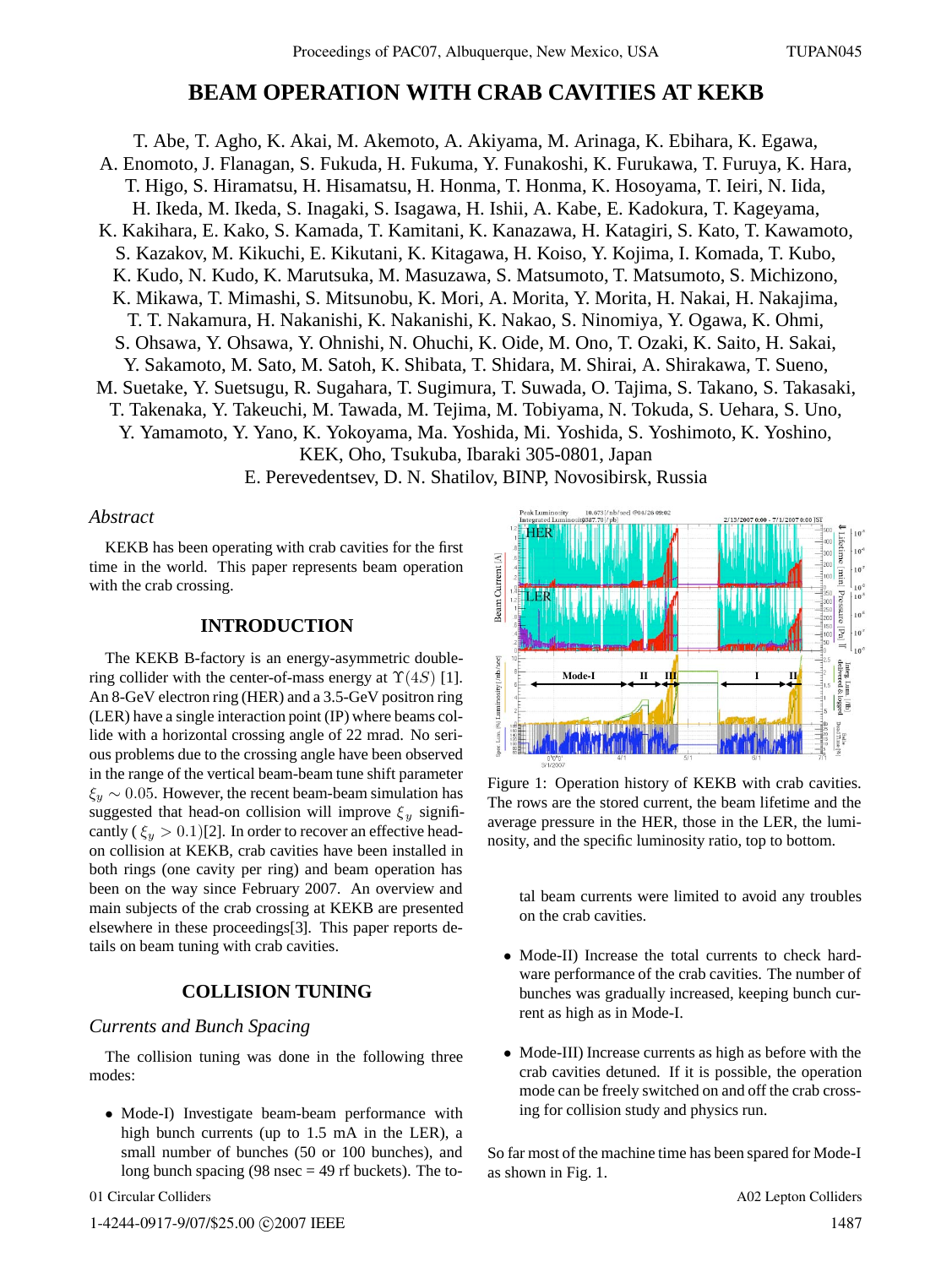

Figure 2: Dependence of the horizontal kick by the crab cavity on the rf phase in the LER. Calibration of the rf phase is not yet done in this figure.



Figure 3: Simulated dependence of the luminosity on the half crossing angle and the horizontal offset. According to these simulations, the horizontal offset must be less than 20  $\mu$ m to see the luminosity enhancement by the crab crossing, while the horizontal beam size at the IP is estimated to be  $\sim 100 \ \mu \text{m}$ .

#### *Crab Kick*

The horizontal kick by the crab cavity was directly measured by the orbit distortion with  $\sim$  450 beam position monitors all over the ring, changing the rf phase of the crab cavity as shown in Fig. 2. The kick angles estimated by the orbit response agree well with those from the setting voltage of the crab cavity, typically within 4% .

### *Crossing Angle and Horizontal Offset*

As shown in Fig. 3, the luminosity should be significantly degraded by small errors in the crab crossing mode. Therefore it is important to keep both the crossing angle and the horizontal offset between two beams sufficiently small. The crossing angle was optimized by adjusting the crab kick voltage. The horizontal offset was maintained by an orbit feedback to keep the canonical beam-beam kick constant[1]. The target position was determined by the offset scan as shown in Fig. 4

#### *Beta Function*

In most cases, the beta functions at the IP were set to be same in both rings ( $\beta_x^*/\beta_y^* = 0.8/0.0059$  m). A higher  $\beta_x^*$ than before the crab was selected to decrease the crab volt-



Figure 4: Scan of the horizontal offset to find the head-on condition, which locates at the offset  $\approx -80 \ \mu m$  in this case.

age. The horizontal beta function at the crab cavity  $\beta_{x,\text{crab}}$ was adjusted to meet the crab voltage (typically 85/162 m for .88/1.45 MV in LER/HER). The adjustment of  $\beta_x^*$ and  $\beta_{x,\text{crab}}$  can be done locally and independently in the Tsukuba or Nikko straight section, respectively.

#### *Emittance and Momentum Compaction Factor*

Various settings of the horizontal emittance  $\varepsilon_x$  and the momentum compaction factor  $\alpha$  listed in Table 1 have been tried to obtain higher luminosity. The optics with negative- $\alpha$  were tested to weaken the effect of the synchrotronbetatron resonance and also to suppress the bunch lengthening. In those optics, the resonances were not  $2v_x + v_s =$ integer, but  $2v_x - v_s =$  integer. The negative- $\alpha$  optics in the HER made possible to move the horizontal tune closer to the half integer. However, in the LER, the negative- $\alpha$  optics induced longitudinal oscillation due to the single bunch microwave instability. Then the negative- $\alpha$  optics were abandoned at this time. This oscillation was not observed or smaller in the negative- $\alpha$  operation in 2003.

#### *Specific Luminosity*

The specific luminosity for various optics are shown in Fig. 5. Higher horizontal emittance was tried since the bunch currents were limited by shortening of the beam lifetime at collision. In order to suppress the beam size blowup due to the synchrotron-betatron resonance and to move the horizontal tune closer to the half integer, better settings of setxupoles are inevitable[4]. An effective method for sextupole optimization has been developed[5].

The crab crossing has improved the vertical beam-beam parameter up to  $\sim 0.088$ , compared with 0.052 in collision with the crossing angle. Typical beam parameters in the crab crossing are listed in Table 2. The set (1) is same as the standard setting without crab crossing. For further improvement of the luminosity, it may be necessary to correct machine errors more precisely such as residual x-y coupling. Also more intelligent tuning methods should be devised among many tuning knobs and a small number of observables[3].